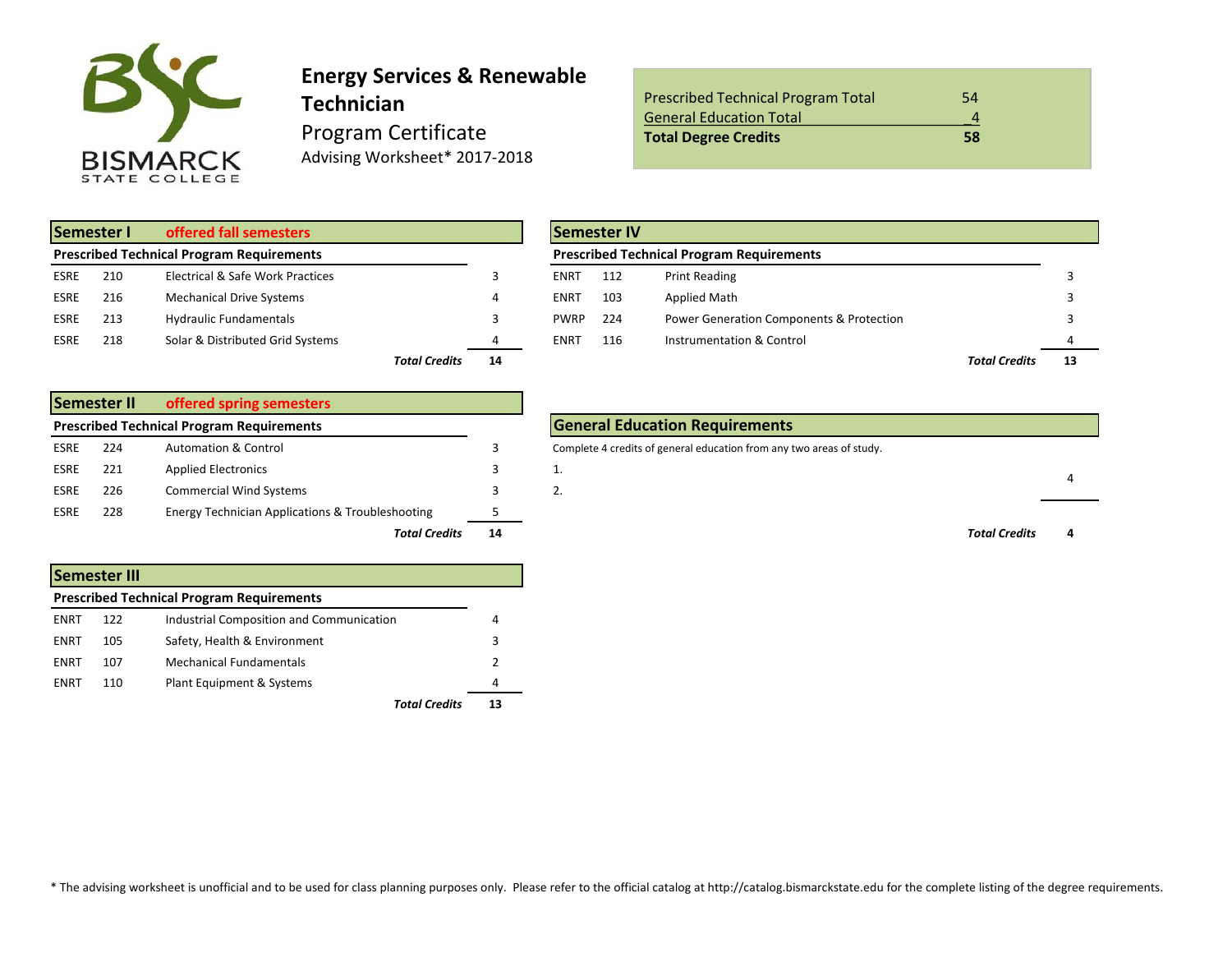# **Programs Containing 45 or more Prescribed Technical Program Requirements 2017-2018 Catalog Program Certificate -**

## Degree Checklist

┓ n Earned at least 15 semester hours of institutional credit from BSC Completed prescribed technical program requirements

Minimum of 2.00 institutional GPA (BSC only) Cleared all college obligations

Minimum of 2.00 GPA in a prescribed technical program

Earned a minimum of 4 semester hours of general education credit from two areas of study

Minimum of 2.00 cumulative GPA (BSC + Transfer) Filed an Application for Degree in the Academic Records Office

Legend (\*) Course not approved as GERTA

#### General Education Requirements

*Programs containing 45 or more credits must complete 4 credits of general rducation from two areas of study.*

| Gr. Cr.        |                 |                                  | Gr. Cr.        |                 |                                      | Gr. Cr.                |                                       |
|----------------|-----------------|----------------------------------|----------------|-----------------|--------------------------------------|------------------------|---------------------------------------|
| 3              | ACCT 200        | Elements of Accounting I         | 3              | <b>ENGL 110</b> | <b>College Composition I</b>         | <b>MUSC 137</b>        | Jazz Ensemble                         |
|                | ACCT 201        | <b>Elements of Accounting II</b> | 3              | <b>ENGL 120</b> | <b>College Composition II</b>        | <b>MUSC 138</b>        | <b>Percussion Ensemble</b>            |
|                | <b>ART 110</b>  | Introduction to the Visual Arts  | 3              | <b>ENGL 125</b> | Introduction to Professional Writing | <b>MUSC 145</b>        | <b>Applied Music</b>                  |
|                | <b>ART 122</b>  | <b>Two-Dimensional Design</b>    | 3              | <b>ENGL 211</b> | Introduction to Creative Writing     | <b>MUSC 146</b>        | Applied Music - Major                 |
|                | <b>ART 124</b>  | Three-Dimensional Design         | 3              | <b>ENGL 221</b> | Introduction to Drama                | <b>NUTR 240</b><br>3   | Principles of Nutrition               |
|                | <b>ART 130</b>  | Drawing I                        | 3              | <b>ENGL 222</b> | Introduction to Poetry               | <b>PHIL 101</b><br>3   | Introduction to Philosophy            |
|                | <b>ART 210</b>  | Art History I                    | 3              | <b>ENGL 233</b> | Fantasy and Science Fiction          | <b>PHIL 210</b><br>3   | Ethics                                |
|                | <b>ART 211</b>  | Art History II                   | 3              | <b>ENGL 236</b> | Women and Literature                 | <b>PHIL 220</b><br>3   | Introduction to Logic                 |
|                | <b>ART 220</b>  | Painting I                       | 3              | <b>ENGL 238</b> | Children's Literature                | <b>PHIL 250</b>        | Philosophy in Cinema                  |
|                | <b>ART 221</b>  | Painting II                      | 3              | <b>ENGL 251</b> | <b>British Literature I</b>          | <b>PHIL 253</b>        | <b>Environmental Ethics</b>           |
|                | <b>ART 230</b>  | Drawing II                       | $\overline{3}$ | <b>ENGL 252</b> | <b>British Literature II</b>         | <b>PHYS 100</b><br>3/1 | Concepts of Physics/Lab               |
|                | <b>ART 250</b>  | Ceramics I                       | $\overline{3}$ | <b>ENGL 261</b> | American Literature I                | <b>PHYS 110</b><br>3/1 | Introductory Astronomy/Lab            |
|                | <b>ART 251</b>  | Ceramics II                      | 3              | <b>ENGL 262</b> | American Literature II               | <b>PHYS 211</b><br>3/1 | College Physics I/Lab                 |
|                | <b>ART 265</b>  | Sculpture I                      | 3              | <b>ENGL 278</b> | Alternative Literature               | <b>PHYS 212</b><br>3/1 | College Physics II/Lab                |
| $\overline{2}$ | <b>ART 266</b>  | Sculpture II                     | 3/1            | GEOG 121        | Physical Geography/Lab               | <b>PHYS 251</b><br>4/1 | University Physics I/Lab              |
| 3/1            | <b>ASTR 150</b> | Meteorology/Lab                  | 3              | GEOG 161        | World Regional Geography             | <b>PHYS 252</b><br>4/1 | University Physics II/Lab             |
| 3              | <b>BADM 202</b> | Principles of Management         | 3/1            | <b>GEOL 102</b> | Historical Geology/Lab               | <b>PLSC 110</b>        | World Food Crops/Lab                  |
|                | <b>BADM 210</b> | Advertising I                    | 3/1            | <b>GEOL 105</b> | Physical Geology/Lab                 | <b>POLS 115</b>        | American Government                   |
|                | <b>BADM 240</b> | Sales                            | 3              | GIS 105         | <b>Fundamentals of GIS</b>           | <b>POLS 116</b>        | State and Local Government            |
|                | <b>BADM 281</b> | <b>Organizational Behavior</b>   | 3              | <b>GIS 107</b>  | <b>GIS Applications</b>              | <b>POLS 220</b>        | <b>International Politics</b>         |
|                | <b>BADM 282</b> | Human Resource Management        | 3              | <b>HIST 101</b> | <b>Western Civilization I</b>        | <b>PSYC 111</b><br>3   | Introduction to Psychology            |
|                | <b>BIOL 102</b> | Introduction to Aquarium Keeping | 3              | <b>HIST 102</b> | <b>Western Civilization II</b>       | <b>PSYC 211</b><br>3   | Introduction to Behavior Modification |
| 3              | <b>BIOL 109</b> | The Living World                 | 3              | <b>HIST 103</b> | United States to 1877                | <b>PSYC 250</b><br>3   | Developmental Psychology              |
| 3/1            | <b>BIOL 111</b> | Concepts of Biology/Lab          | 3              | <b>HIST 104</b> | United States since 1877             | <b>PSYC 261</b><br>3   | Psychology of Adjustment              |
| 3/1            | <b>BIOL 115</b> | Human Structure and Function/Lab | 3              | <b>HIST 211</b> | World Civilizations to 1500          | <b>PSYC 270</b>        | Abnormal Psychology                   |
| 3              | <b>BIOL 124</b> | <b>Environmental Science</b>     | 3              | <b>HIST 212</b> | World Civilizations since 1500       | <b>RELS 120</b>        | Religion in America                   |
| 3/1            | <b>BIOL 125</b> | Introduction to Ecology/Lab      | 3              | <b>HIST 220</b> | North Dakota History                 | <b>RELS 201</b>        | Life and Letters of Paul              |
| 3/1            | <b>BIOL 126</b> | Human Biology/Lab                | 3              | <b>HIST 222</b> | History of the Western Frontier      | <b>RELS 203</b>        | <b>World Religions</b>                |
| 3/1            | <b>BIOL 150</b> | General Biology I/Lab            | 3              | <b>HIST 224</b> | American Studies I                   | <b>RELS 220</b><br>3   | Old Testament                         |
| 3/1            | <b>BIOL 151</b> | General Biology II/Lab           | 3              | <b>HIST 225</b> | American Studies II                  | <b>RELS 230</b><br>3   | New Testament                         |
| 3/1            | <b>BIOL 220</b> | Anatomy and Physiology I/Lab     | $1 - 3$        | <b>HIST 243</b> | <b>Historical Investigations</b>     | <b>SCNC 101</b>        | Physical Science I/Lab                |
| 3/1            | <b>BIOL 221</b> | Anatomy and Physiology II/Lab    | 3              | <b>HUMS 210</b> | <b>Integrated Cultural Studies</b>   |                        | (Biology & Chemistry)                 |
| 3/1            | <b>BIOL 250</b> | Survey of Tropical Biology/Lab   | $1 - 4$        | <b>HUMS 211</b> | <b>Integrated Cultural Excursion</b> | 3/1<br><b>SCNC 102</b> | Physical Science II/Lab               |
| 3/1            | <b>BOT 170</b>  | Plant Form and Diversity/Lab     | $\overline{2}$ | <b>HUMS 212</b> | Integrated Cultural Enrichment       |                        | (Physics & Geology)                   |